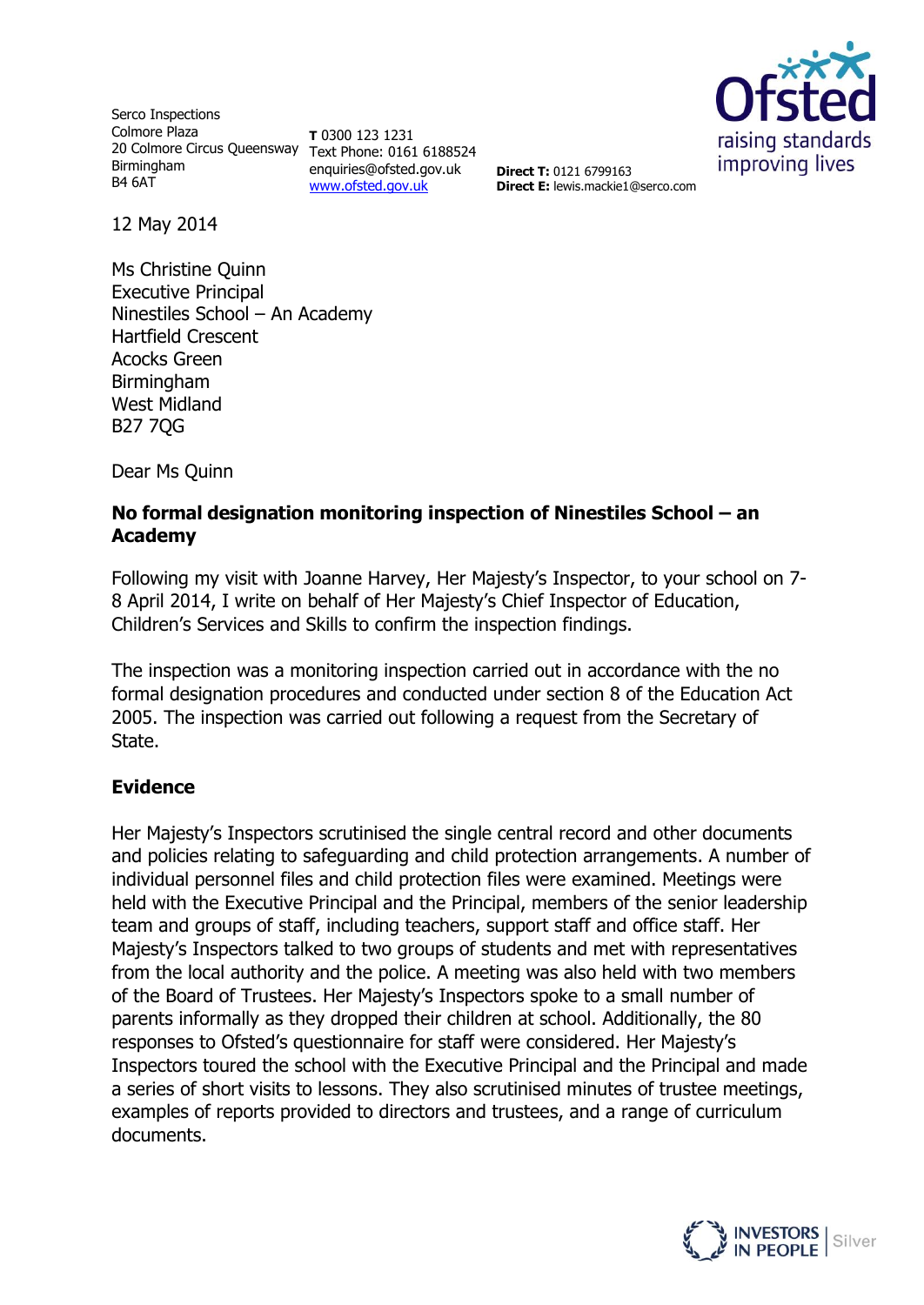

Having considered all the evidence I am of the opinion that at this time:

# **The school's safeguarding arrangements meet requirements.**

# **The quality of leadership and management is outstanding.**

# **Context**

The academy is larger than the average-sized secondary school with approximately 1350 students on roll. Around two-thirds of students are from minority ethnic backgrounds and many of these speak English as an additional language. The proportion of students for whom the school receives the pupil premium is well above average. This is additional funding for children in local authority care, those with a parent in the armed services and for those known to be eligible for free school meals. The proportion of disabled pupils and those with special educational needs who are supported through school action is similar to most other schools. However, the proportion of students requiring a higher level of support at school action plus or with a statement of special educational needs is above average.

## **Behaviour and safety of pupils**

A purposeful and positive atmosphere permeates the academy. Relationships amongst students and between staff and students are consistently strong. Students of all ages are unanimous in articulating that behaviour in the academy is typically good. All members of the community treat each other politely and respectfully. The academy has clear expectations of how students should behave. For example, the academy day operates without bells and there is an expectation that students and staff will be at the right place at the right time. Students state that they feel safe and are well prepared to keep themselves safe outside of academy. Students know about different kinds of bullying, including e-bullying, racial and homophobic bullying. Moreover, students have a developed awareness of tensions that might arise between groups who hold different beliefs from one another. In the words of one Year 10 student: 'Everyone learns to embrace each other's differences. We learn about beliefs and points of view and we really think about them.'

In lessons, students work with a sense of purpose. They understand that the harder they work the more they will achieve and that this, in turn, will pay dividends as they move to the next stage in their education.

## **The quality of leadership in and management of the school**

Rigorous arrangements are in place to safeguard students. Checks on the suitability of staff to work with students are up-to-date and meticulously recorded. The academy's safeguarding and child protection policies provide staff with general information about what they need to know and what to do if they have concerns. The policy identifies specific aspects of child protection that may have particular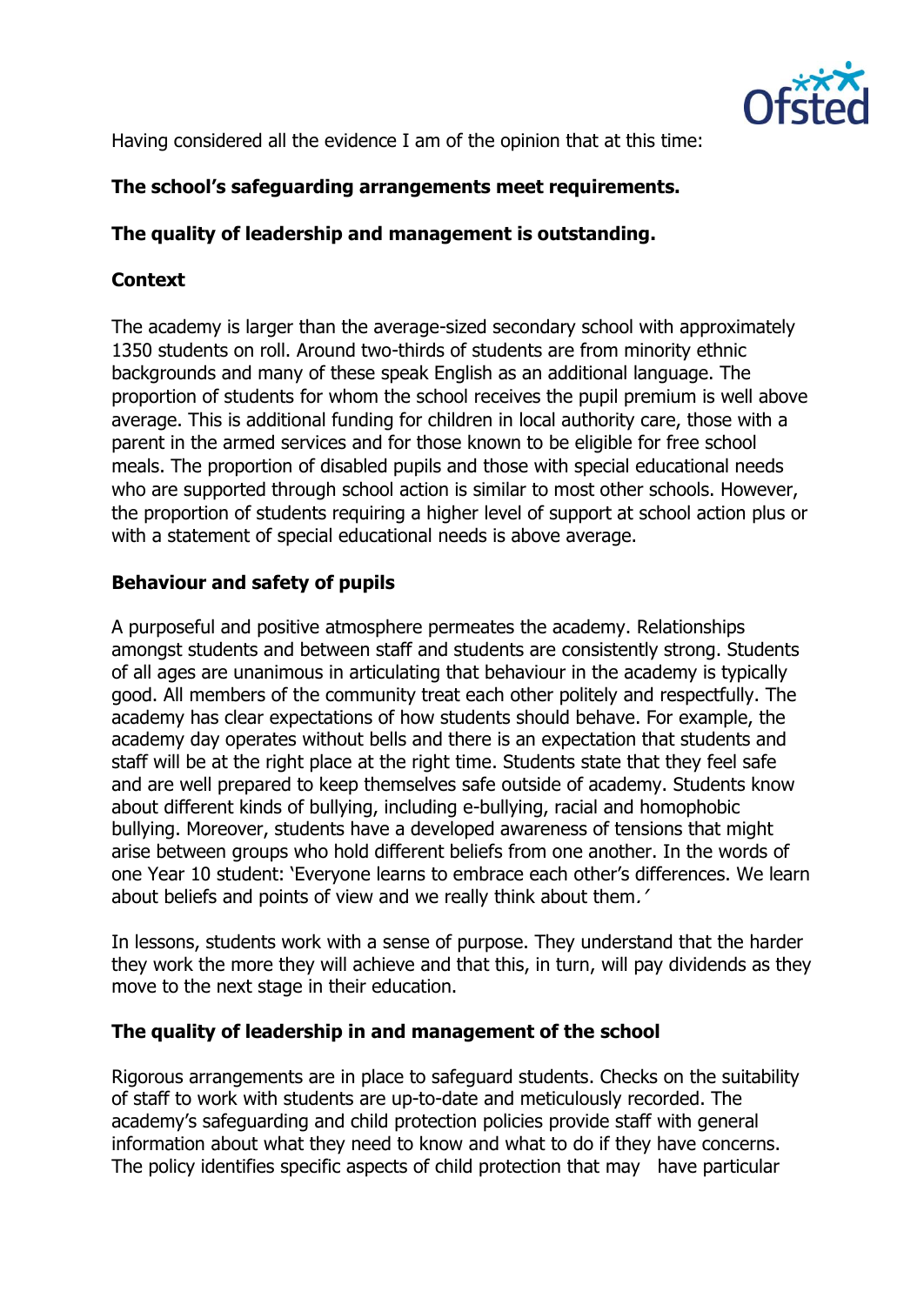

relevance in this academy and community. It signals where further information can be found on subjects such as forced marriage and female genital mutilation. All staff undertake regular training in child protection and extensive additional training has been provided for those staff in mentoring or counselling roles. Some staff are trained in restraint techniques but there has been no cause to use physical intervention over a protracted period. Assembly themes increase adults' and students' awareness and understanding of risks and also explore challenging issues such as sexual exploitation. Arrangements to ensure that newly qualified teachers, student teachers, new staff and visitors are fully aware of the academy's safeguarding policy are comprehensive. Without exception, every single student knows the access point for help, including for minor matters such as forgotten lunch money as well as more serious requests for support.

A culture of inclusion, equal opportunity and individual responsibility is at the core of this academy, which helps promote community cohesion. Subjects such as religious education, citizenship, sex and relationships education, social, moral, spiritual and cultural education, philosophy and ethics, law, music, dance and drama, as well as the school's unique 'Aspire' curriculum, ensure that students are exposed to diverse cultures, beliefs and traditions. Small tutor groups provide a safe environment in which students can discuss controversial subjects. Visits, such as the recent trip to the Houses of Parliament, further enhance student's understanding of British democratic society. The school's commitment to providing all students with a broad curriculum is unequivocal and well understood. In selecting this school, parents are asked to 'sign-up' to an agreement that their child will take a full part in all learning opportunities.

The senior leadership team show clear commitment to the academy's vision and mission statement and act as role models for the academy community. Senior leaders, particularly the Executive Principal and a member of the Board of Trustees, are deeply knowledgeable about both the make-up of the local community and the risk of radicalisation and extremism. Governance arrangements are structured so as to ensure protection from any planned 'infiltration' or inappropriate influence by specific interest groups. Both the Executive Principal and the member of the Board of Trustees have made public statements speaking out against extremism and, over time, have reported their concerns to the local authority, elected members and prominent politicians. The senior leader with responsibility for safeguarding has recently attended training on radicalisation and extremism. A training event for staff, trustees and directors is taking place within the next few weeks to ensure that the importance of this specific agenda is even more widely understood. Middle leaders, staff newer to the profession, support staff, students and those with responsibility for governance have a clear understanding of how a relentless drive to improve standards can simultaneously ensure that students develop as well-rounded British citizens.

Trustees and academy councillors take their responsibilities for monitoring finances and checking on the quality of teaching and students' learning seriously. Minutes of meetings demonstrate rigour and challenge in their monitoring arrangements. The